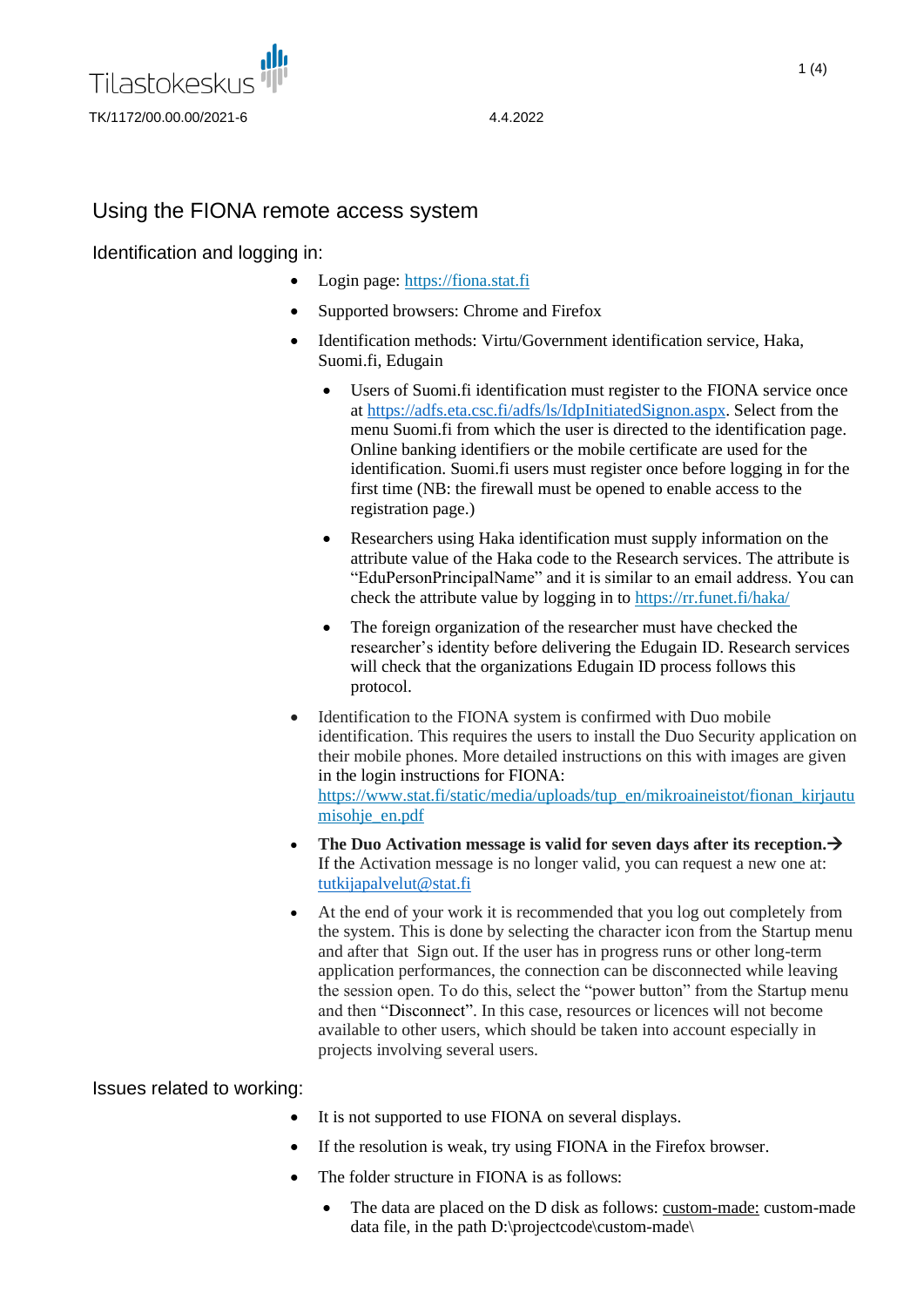

- o metadata: variable descriptions of ready-made data files
- o ready -made: ready-made data files
- o external: external data files (concerns only new projects to be opened, for old projects external data files are entered in the external folder only at the request of the researcher)
- The work files are saved on the W: disk where the remote project users can create their own sub-folders, for example.
- As a rule, the project's storage space on the W: disk is 300 GB. Additional space can be purchased according to the valid price list.
- The E: disk is better (advanced speed and longer storage time) backed up than W:, so the codes and corresponding small and important files are recommended to be stored on the E: disk.
- You can put a single file in read-only mode if you want to protect files from accidental deletion or modification:

| file.txt Properties |                                     | x |
|---------------------|-------------------------------------|---|
| General<br>Details  | Previous Versions                   |   |
|                     | file.txt                            |   |
| Type of file:       | Text Document (.txt)                |   |
| Opens with:         | Notepad<br>Change                   |   |
| Location:           | W:\testi2                           |   |
| Size:               | 5 bytes (5 bytes)                   |   |
| Size on disk:       | 0 bytes                             |   |
| Created:            | Today, March 28, 2022, 1 minute ago |   |
| Modified:           | Today, March 28, 2022, 1 minute ago |   |
| Accessed:           | Today, March 28, 2022, 1 minute ago |   |
| Attributes:         | Hidden<br>√ Archive<br>√Read-only   |   |
|                     |                                     |   |
|                     |                                     |   |
|                     | Cancel<br>OK<br>Apply               |   |

- supported applications installed as default (versions vary according to updates): Adobe Acrobat Reader DC, Anaconda, Google Chrome, LibreOffice, KDiff3, LyX, MiKTeX, Ntepad++, Octave, R, Rstudio, Stata, SAS (opened only if needed), SPSS (opened only if needed)
	- A limited number of SPSS licences are in use, divided between all FIONA users. Therefore there may be a situation where all SPSS licences are in use simultaneously and no free licences are available.
- Several erroneous login attempts lock the user ID for approximately 30 minutes. After this, you can try logging in again.
- Information about disturbances in FIONA is posted on Statistics Finland's website at: [https://www.stat.fi/tup/mikroaineistot/etakaytto\\_en.html](https://www.stat.fi/tup/mikroaineistot/etakaytto_en.html)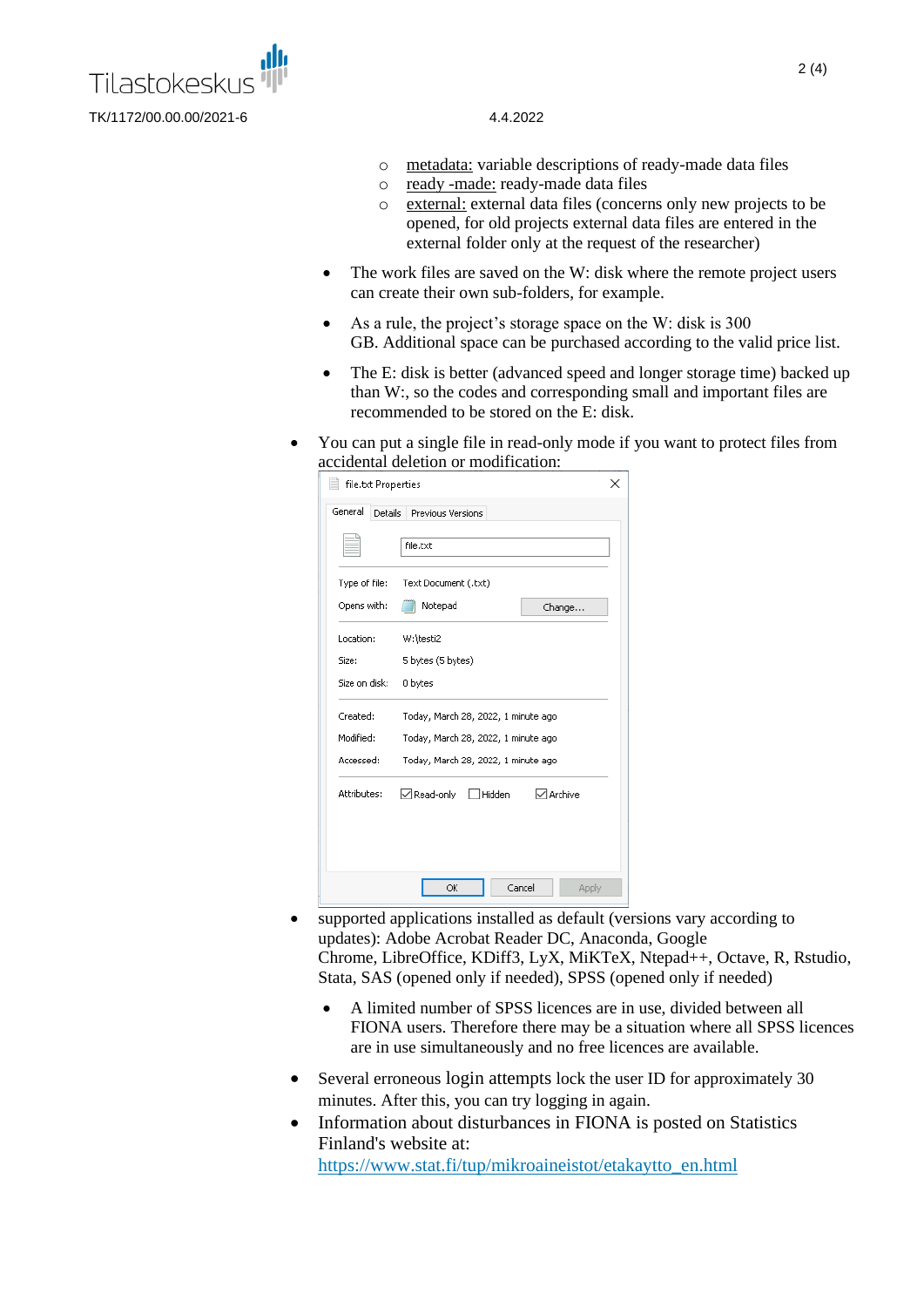

### Requesting outputs – research projects:

- Research results produced in remote access are checked before the outputs are released, and you cannot transfer files to your own workstation from the remote access environment. The transfer is made upon separate request by email [\(tutkijapalvelut@stat.fi\)](mailto:tutkijapalvelut@stat.fi). The checking takes place within one to two working days.
	- The files requested to be exported must be saved on the O disk and they must be clearly interpretable and compliant with separate data protection rules. The user is responsible for ensuring that the files comply with the rules.
	- Send an email message to the address above and describe the data content of the files you request as outputs.
	- The number of cell-specific observations must be visible in the tables, as must be the number of observations used in calculating estimates and parameters. The numbers of observations behind the images must also appear in the output.
	- If the number of observations does not appear from the actual output. please mention it in your message. Please specify in the email the code of the remote project  $(e.g. x01)$ .
	- After the checking, the outputs are delivered as an automatic email message approximately 15 minutes after the checking (in some cases the messages have been directed to the recipient's junk email folder, which should be checked if the outputs do not appear)
- The number and size of files containing results must be kept reasonable. In practice, a reasonable number means only a few individual files that are meant to be published, not dozens of different versions or long log files intended for comparison by a group of writers, for example.

### Problem situations and maintenance

- Statistics Finland bears the responsibility for the maintenance of the remote access system during office hours. You can report problems by email to [tutkijapalvelut@stat.fi,](tutkijapalvelut@stat.fi) and it is advisable to attach to the message a screen capture of the error notification and information about the time of the problem. However, in problem situations the first step for the users is to get in touch with the contact person for remote access in their own institution.
- Statistics Finland is not responsible for the user support of the software.
- Statistics Finland has the right to shut down the system for maintenance reasons. There are maintenance breaks normally about once a month and future maintenance breaks are reported on the FIONA desktop, information on possible other disturbances are also given in notices at the time of logging in and on Statistics Finland's website: [https://www.stat.fi/tup/mikroaineistot/etakaytto\\_en.html](https://www.stat.fi/tup/mikroaineistot/etakaytto_en.html)

### Importing researchers' own files:

It is possible to import the researcher's own files to FIONA. However, researchers are not able to import anything to FIONA, but this is done through the Research services.